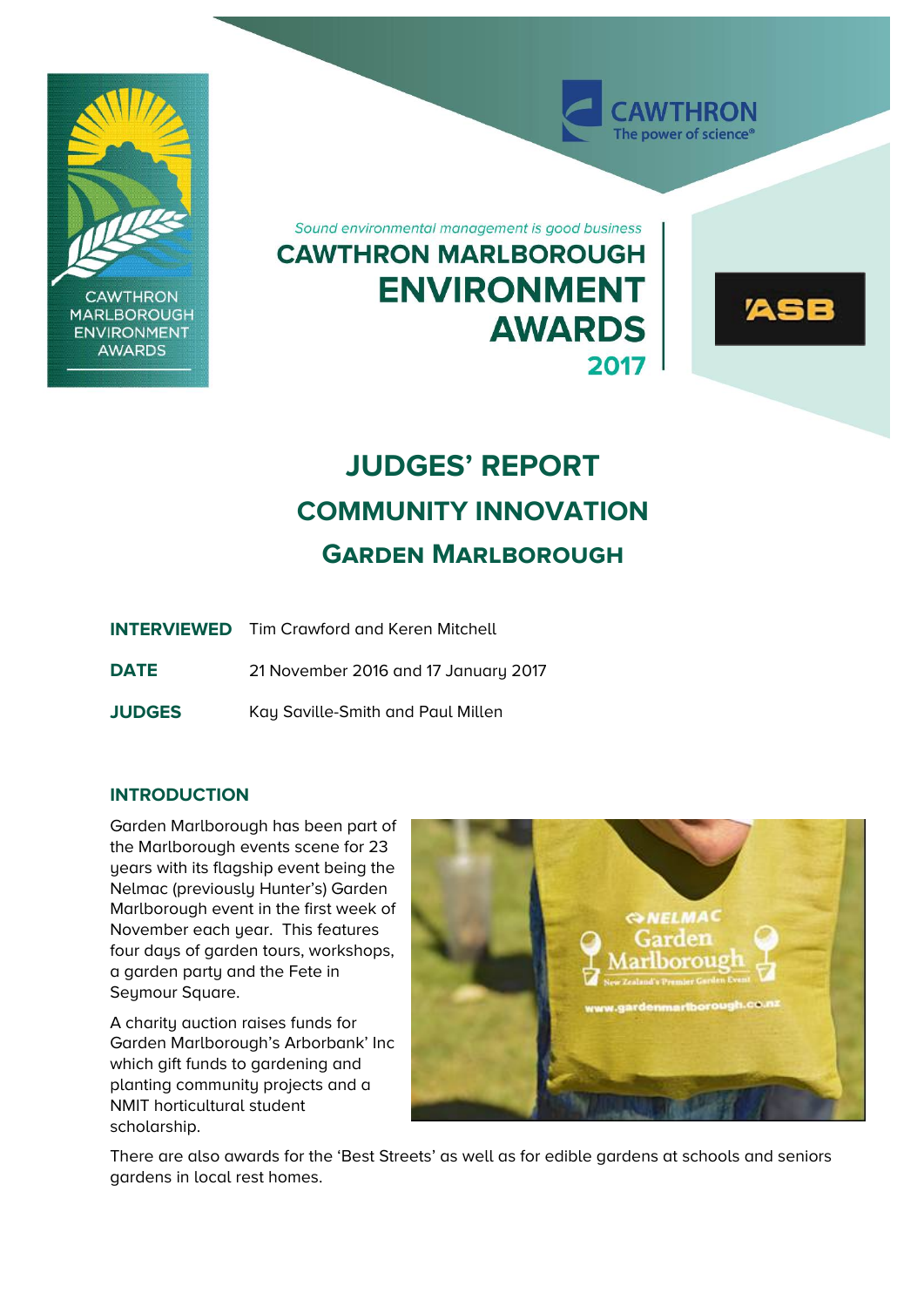The event is designed to promote and celebrate gardening and the Marlborough landscape, including appreciation, protection and support of the native environment. Its wide range of activities involves all age groups and many sectors within the local community.

The Garden Marlborough committee has an underlying commitment to gardening as a pathway to educating people to care for biodiversity and the environment, and to engaging with the community to become involved. This is demonstrated through the direct support contributed back to the local community through local plantings and the scholarship.

Garden Marlborough attracts 3,000 participants each year with around 1,500 of these coming from outside the Marlborough region including Australia, US and UK. Therefore, while the event entertains and educates those that attend, it also generates regional economic and social benefits.

#### **GENERAL INFORMATION**

For over twenty years Garden Marlborough has sustained interest in Marlborough and attracted people to the region. Tim and Keren were among the founding committee and were recently invited to come back onto the committee as Garden Marlborough was looking to refresh. The organisation has a voluntary committee of 12 and two paid staff. Tim and Keren see the refreshing process as:



- Building on enormous voluntary support that have in the community.
- Reinstating some of activities that inspired neighbourhoods to get involved in gardening in particular the Best Gardens Awards.
- Supporting landscape and garden initiatives not only through the Garden Marlborough event and other activities such as public plantings.
- Supporting talent with the NMIT scholarship and garden awards.

The committee has a close working relationship with their sponsors, local businesses and voluntary organisations including: Lion Clubs of Marlborough, Rotary Clubs, Marlborough Cancer Society, Marlborough Volunteer Fire Service, Marlborough Kindergartens, Hospice Marlborough, numerous school fundraising groups, Marlborough Marching Band, Marlborough Boys College, Marlborough Scouts, Blenheim Round Table, Vanuatu Seasonal Workers Band and Marlborough Brass Band.

Tim estimates that around 200 volunteers contribute about 3,000 hours each year.

Gardens involved in the Garden Marlborough event are spread over the entire region and provide diverse experiences for participants.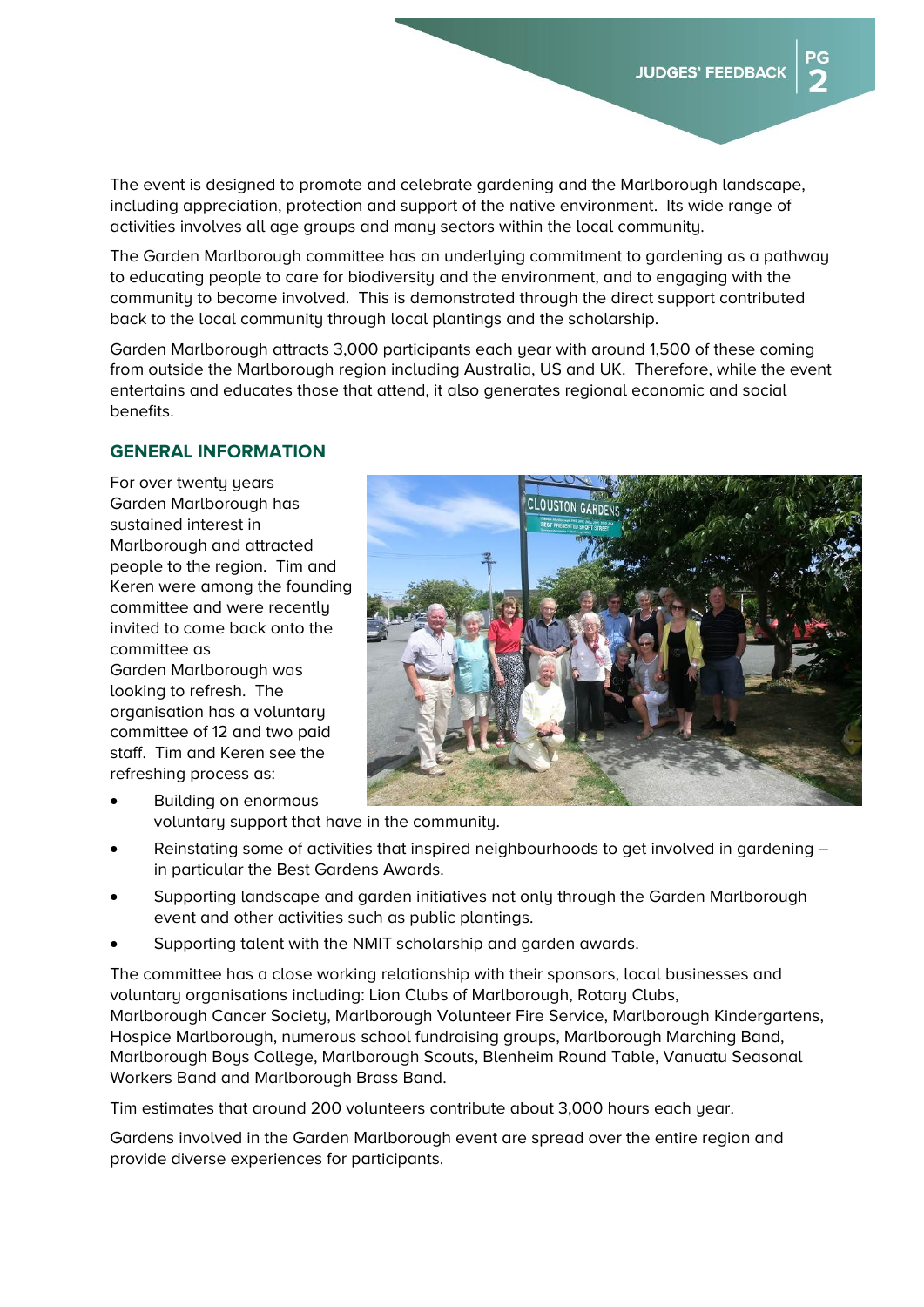The Garden Marlborough event is the primary activity. The workshops are the main mechanism through which new ideas are explored. The workshops incorporated in Garden Marlborough are often directly concerned with improving soils, maintaining biodiversity, and supporting participation including among children. As Tim says, "it's all about bringing people into the environment and working with it."

Some specific examples of workshops contributing to community involvement in good environmental outcomes include topics such as: Edible/vegetable gardening, composting with worms, planting with NZ natives, Bugz 4 Kidz, bee keeping, foraging, pickling & preserving, solar & alternative energies, wetland restoration, gardening in dry/windy conditions, seed saver, propagation of NZ native plants, Te Rongoa Maori/Maori medicine, natural remedies and resources, native grasses.

In addition to the main Garden Marlborough event there is a strong reciprocal relationship with a number of voluntary groups and community projects in return for contributions to all the background work (assembling registration packs, registration, tour guides and workshop hosts, bus wardens, hospitality, fete management, art auction, catering, car parking, Best Garden Award judging etc.). Every year, profits raised via the charity auction at the



Saturday night garden party are channelled back into local community projects to help achieve the organisation's vision to promote the pleasures and benefits of gardening and to enhance Marlborough's environment. Funding has been used to:

- Assist with establishing an edible garden and shade trees in several local schools
- Provide trees and help plant in public spaces including Shep's Park
- Build a stonewall a local "daffodil dell"
- Donate of outdoor artwork to Wairau Hospital and gardening equipment for patient rehabilitation
- Replant the Wither Hills after the Boxing Day fire
- Restoration plantings at Blind Creek Tua Marina
- Plantings at Marlborough Airport and Art Gallery
- Funding for the Tui to Town project (encouraging tuis back into the suburbs of Marlborough by restoring native plantings)
- Developing the garden at Marlborough Hospice
- Provide a Scholarship to support students studying for Horticulture Level 4 course at the Nelson Marlborough Institute of Technology.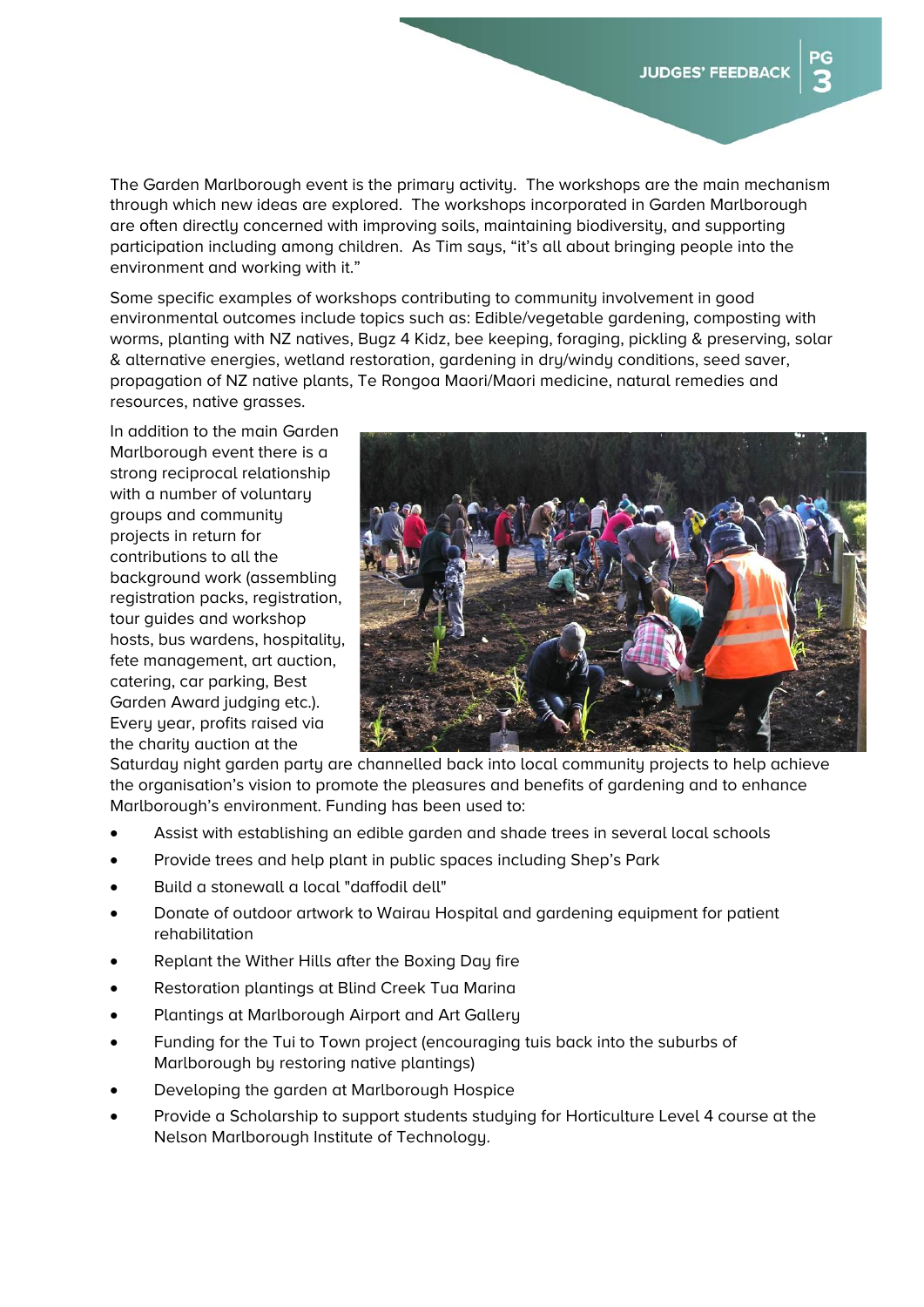הפ

Since its inception, the Garden Marlborough event has become a highly regarded and popular event. This long term success has been achieved by the variety of workshop subjects and the diverse garden tours. Also the personal hosting provided to the attendees and speakers and the extensive community support provided by volunteers and sponsors. Many attendees return regularly wanting to see progress and change within the gardens.

The event depends on the keen and volunteer committee that have a wide range of skills, expertise and community connections. They aim to keep a good balance of members and are actively seeking some younger people to join the committee.

They also recognise there has been a significant change in community knowledge and engagement in caring for the environment with many other community based organisations now operating. Tim suggested that Marlborough's A&P show could be rebranded the Marlborough Show and be broadened to providing an opportunity to showcase more widely what is happening in Marlborough's natural environment.

## **PROBLEMS/CHALLENGES AND HOW THEY HAVE BEEN TACKLED**

Both Tim and Keren believe one of the challenges for Garden Marlborough is keeping the event focused on people, gardens and the environment. They note the risks of businesses using Garden Marlborough to increase prices for accommodation and other services.

The new committee has re-instated the Best Garden Awards which, while time-consuming and not income-generating are nevertheless important to people who might not go to workshops or tours and promote local involvement and camaraderie between neighbours.

There were challenges with providing bus tour transport this year as the event coincided with a cruise ship visit to the region. The organisers were determined to maintain the public transportbased orientation of the event and commissioned buses from as far afield as Motueka.

Maintaining the diversity of workshops is recognised as critical to their mission and the committee is aware of the need to engage young and old in the Garden Marlborough event. They have been making special initiatives with young people and children through the scholarship with NMIT but also through planting days and a school-based edible gardens competition.

#### **SUMMARY**

Garden Marlborough is an organisation that has become part of the fabric of Marlborough and may risk being "taken-for-granted" because of this. The judges were impressed by:

- The diverse range of activities that make up the event and how the committee extends funds and support to the other community planting and gardening projects.
- The commitment to gardening as a pathway to educating people to care for biodiversity and the environment as well as its' ability to attract world-class expertise for the event workshops.
- The huge volunteer support that has been maintained for over two decades.
- The committee's willingness to refresh and embrace new challenges. Examples include:
	- engaging with Māori which has been challenging but rewarding and has brought another layer of understanding on the unique resource of NZ native plants.
	- the reintroduction of the Best Garden Awards.